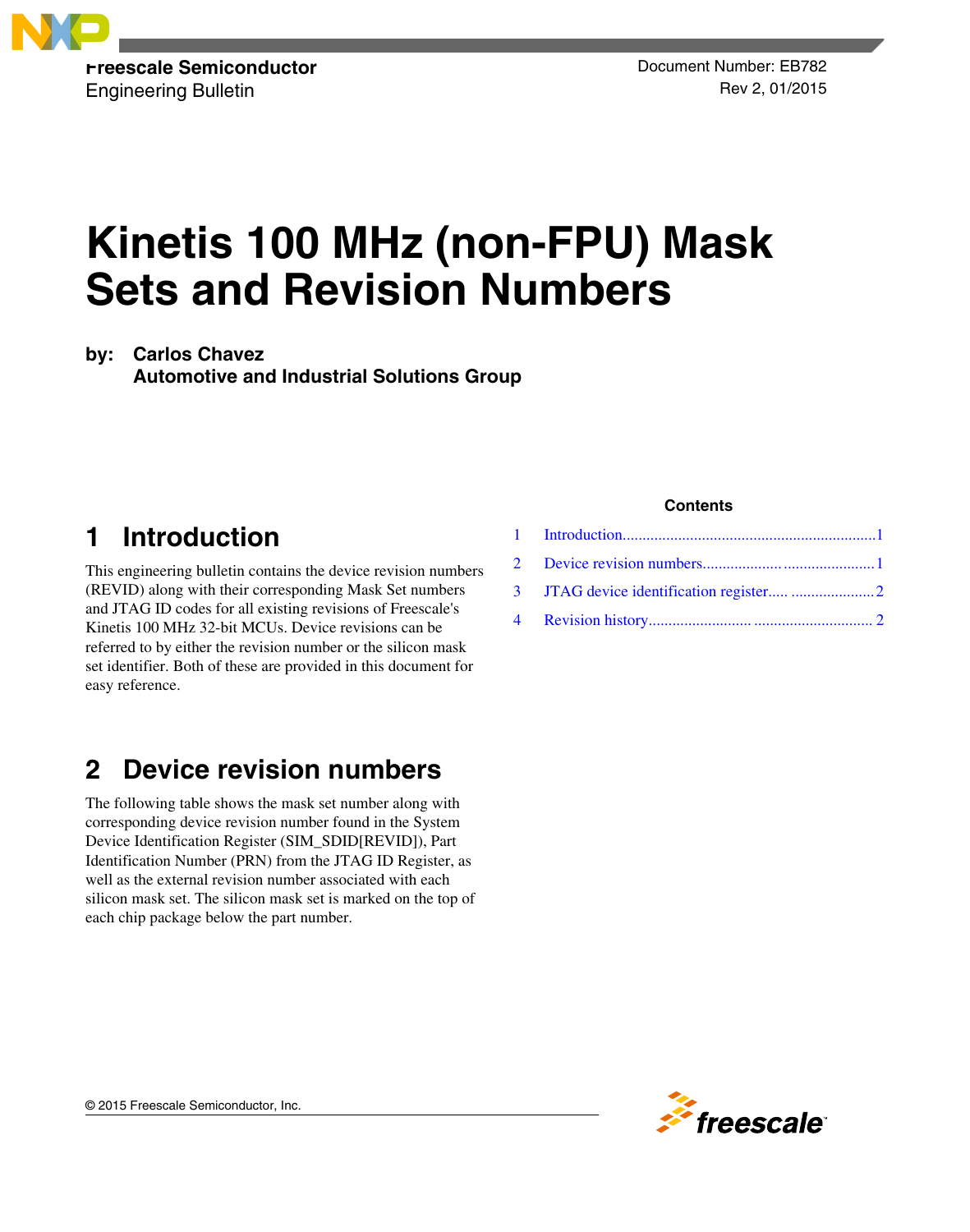<span id="page-1-0"></span>

**JTAG device identification register**

| <b>Mask Set</b> | <b>REVID</b> | <b>PRN</b> | <b>Revision Number</b> |
|-----------------|--------------|------------|------------------------|
| 0M33Z           | 0000         | 0000       | 1.0                    |
| 0N30D           | 0001         | 0001       | 1.1                    |
| 1N30D / 2N30D   | 0010         | 0010       | 1.2                    |
| 4N30D           | 0011         | 0011       | 1.4                    |
| 8N30D           | 0111         | 0111       | 1.8                    |
| 2N22D           | 1010         | 1010       | 2.2                    |
| 4N22D           | 1100         | 1100       | 2.4                    |
| 5N22D           | 1101         | 1101       | 2.5                    |

**Table 1. Device revision numbers**

### **3 JTAG device identification register**

The Kinetis family of devices have two JTAG TAPs. One is the ARM® Cortex-M4™ JTAG TAP and the second is the SoC JTAG TAP.

The ARM® Cortex-M4<sup>TM</sup> JTAG TAP, which is accessed first by default with IDCODE (1110), reads back as 0x4BA0\_0477. For further details, please refer to the ARM website at http://www.arm.com.

The SOC JTAG TAP, accessible via SOC\_IDCODE (0000), allows the part revision number, design center, part identification number, and manufacturer identity code to be determined through the TAP. The part revision number (PRN), which is a copy of the SIM\_SDID[REVID], may change for a mask revision and the part identification number (PIN) will vary depending on the Kinetis family identification SIM\_SDID[FAMID] and pin count identifications SIM\_SDID[PINID] fields. Further details can be found in the Kinetis device specific Reference Manual in the JTAG Chapter.

### **4 Revision history**

The table given in this section provides details regarding the current and previous versions of this document and the major changes incorporated in each of these versions.

| Rev No. | Substantive change(s)                                            |
|---------|------------------------------------------------------------------|
|         | Initial release                                                  |
|         | Added rows for 8N30D and 4N22D to Device Revision Numbers table. |
|         | Added row for 5N22D to Device Revision Numbers table.            |

### **Table 2. Revision history**